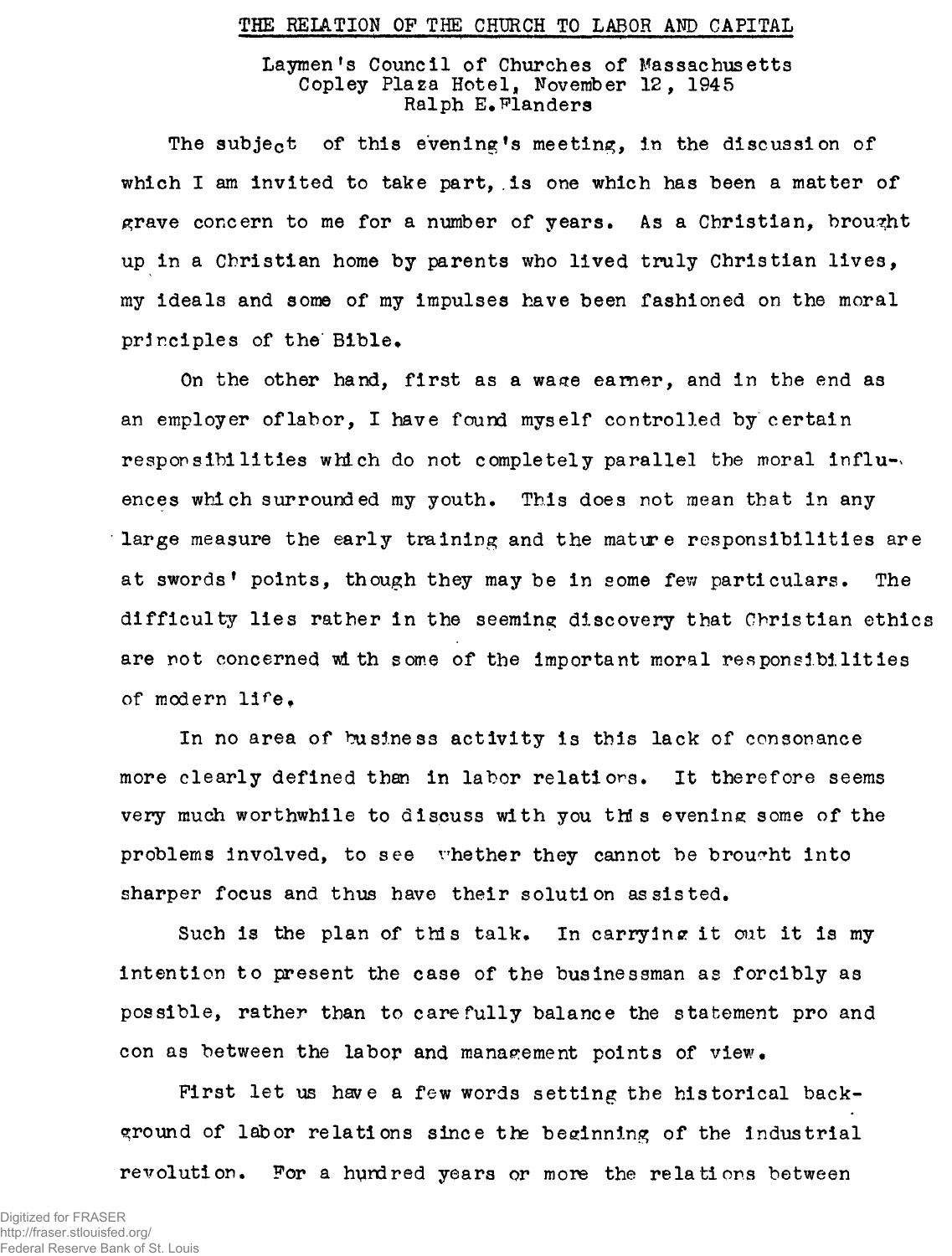employer and employee were typically conducted on the basis of the laissez faire economic philosophy. The industrial revoluation did greatly increase the productivity of <sup>4</sup>reat Britain so that a higher standard of living was possible. but its immediate result was to permit an increase in the population wbich kept pace with the increase of productivity and, by the competition of numbers in the working class, set limits to the share of the total production which they enjoyed. It was not until after the population increase had come under purposeful control in the latter half of the 19th Century that this mass competition of the working population with each other permitted, under laissez faire conditions, any marked improvement in the lot of the working people. Since that change the standard of living among British workmen has advanced scmewhat irregularly but still continuously. Their present problems center around the population expansion inherited from the early industrial area, the inability to raise food in the Pritish Isles sufficient to feed this population, and the consequent necessity for a large export trade to pay for the needed imports of food and raw materials.

It may be mentioned in passing that there is grave doubt whether any political changes in India can do of themselves very much to improve the lot of. the common people of that country, until population srrowth ceases to press insistently upon produc tivity.

This is an introductory example which illustrates the subject of this talk - that a problem ordinarily discussed as one of morals between governing and subject races may have material considerations underlying them which are more fundamental.

In this country conditions are somewhat different. Instead of having to wait until population growth was under control before workers could get an increasing share of production, their interests

-2-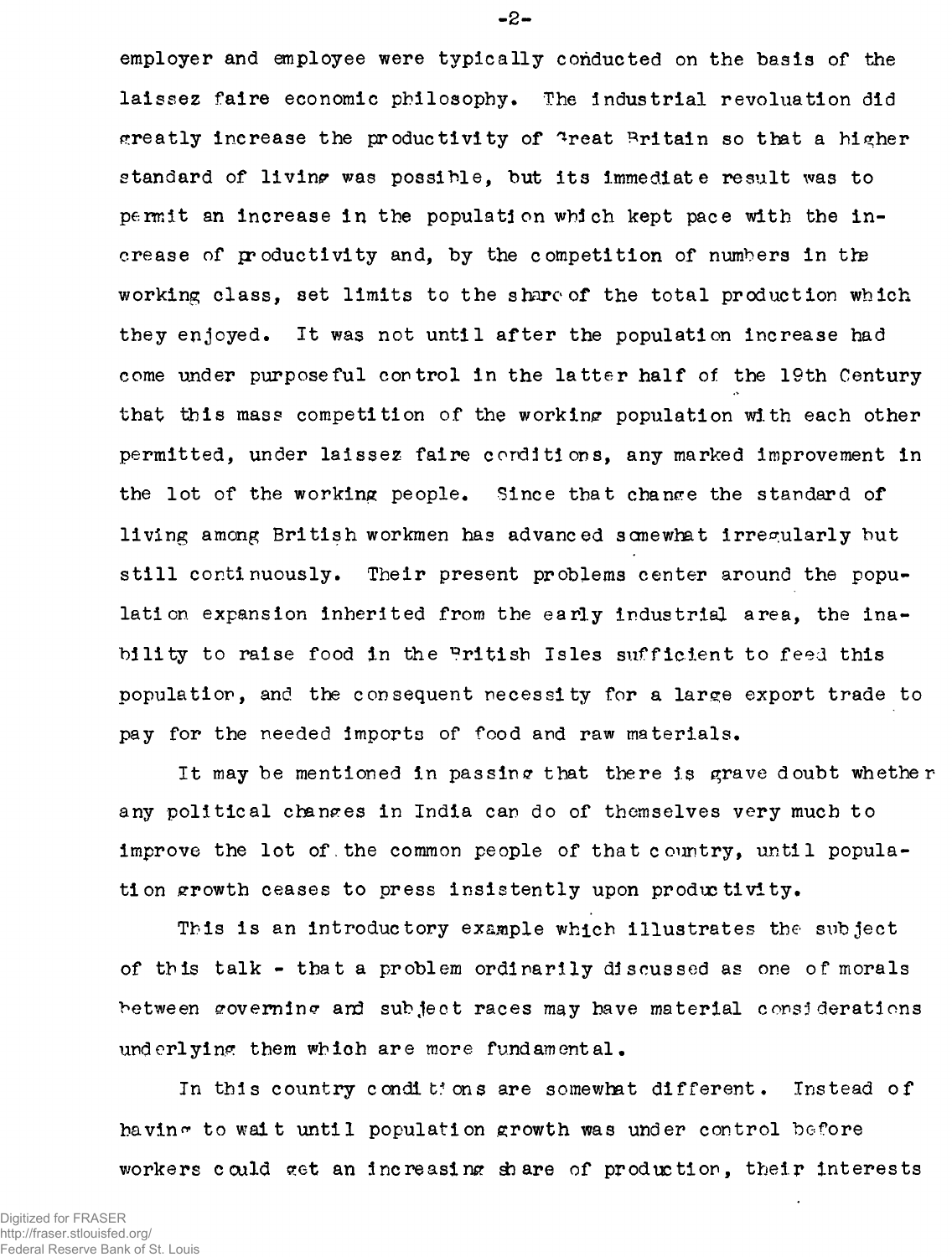were to a considerable extent preserved by the opportunities offered by the public lands available on our frortiers. The new zene rations had an alternative to seeking work as employees in a business. They could go West, and they did go West. The process of population growth therefore did not hold them down as it did in England in the early years. At the same time the expansive development of the frontier offered new business opportunities as well, so that there was a continued Increase of opportunity for the ordinary man both inside and outside of business.

As a result of these influences in the United States, the rise in living standards has had an almost uninterrupted history in this country without long periods of stagnation. In fact the longest period of marking time took place during the great depression of the 1930's, and then at a higher general standard of living thar is to be found in any other country at any other time although, of course, the period involved a great many individuals and families in serious privation.

It was more than a generation ago that the frontier was fully occupied. What has kept up our expansion since that time? The improvement in living conditions in this century has come from the occupation and development of frontiers that are not geographical; they are frontiers of science, engineering and industry. Not merely new inventions like the automobile and the radio, and numerous items of household equipment, but also new business management ideas and techniques have constituted a frontier, which like the old geographical one, has offered us new opportunities for production, employment, and raised standards of living.

There is no evidence that this frontier has yet been fully occupied or that its stimulating effects on our economy is wearing away.

-3-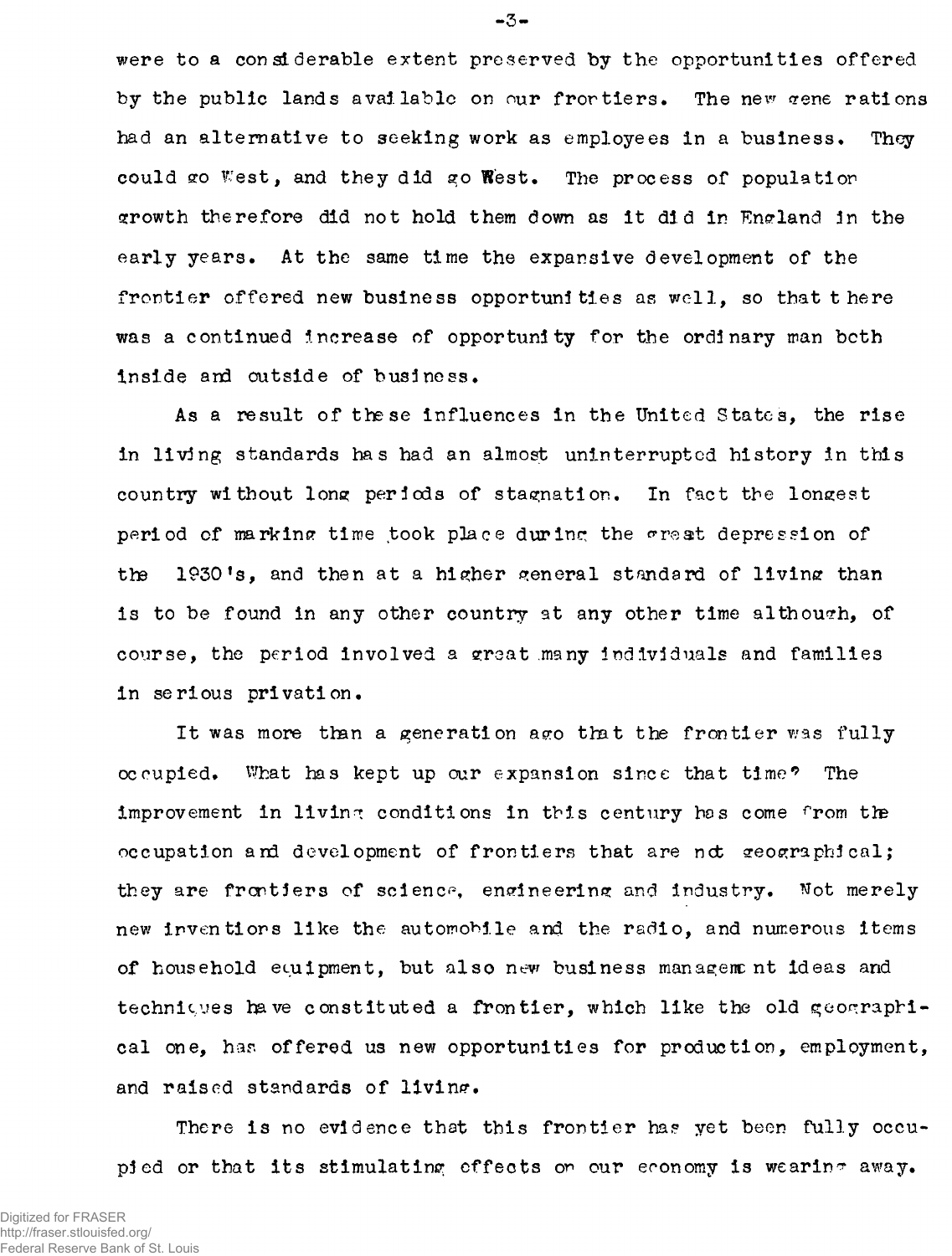So far as we can see into the immediate future, its beneficial effects should continue •

There are, however, differences in the effects of the geographical and scientific frontiers. The reographical frontier was much more directly effective on the individual employee in connection with work opportunities and the wages which could be rained from work. It was also more nearly automatic in its action and was thus more effective in a laissez faire economy. That the situation on the whole was favorable is evidenced by the continued rise in the standard of living while its influence was paramount.

The modern non-ereoorrapbieal frontiers, however effective they may be, have certain difficulties attending them. They are nowhere near so automatic, and their effects are subject to wide and sometimes violent fluctuations. Only the weather can seriously disturb the rate of consumption of people living in a simple agricultural economy, or in a more elaborate one based on agriculture. On the other hand, a highly industrial economy is subject to a number of influences which are difficult to control. Among them are speculation in inventories, real estate and securities, the expansion and contraction of credit, forced liquidation and deflation, large volumes of funds hoarded rather than spent for consumption or Investment,  $etc.$ 

Progress is no longer automatically assured. A high level of profitable productive employment is no longer automatically assured. Life has become complicated. We have concluded that we have to grab the handles of this complicated mechanism and thus apply controls to it . It is exceedingly dangerous to work these handles without knowing what they do, and knowing what the secondary and tertiary effects may be. To discuss this general problem of controls Is no

 $-4-$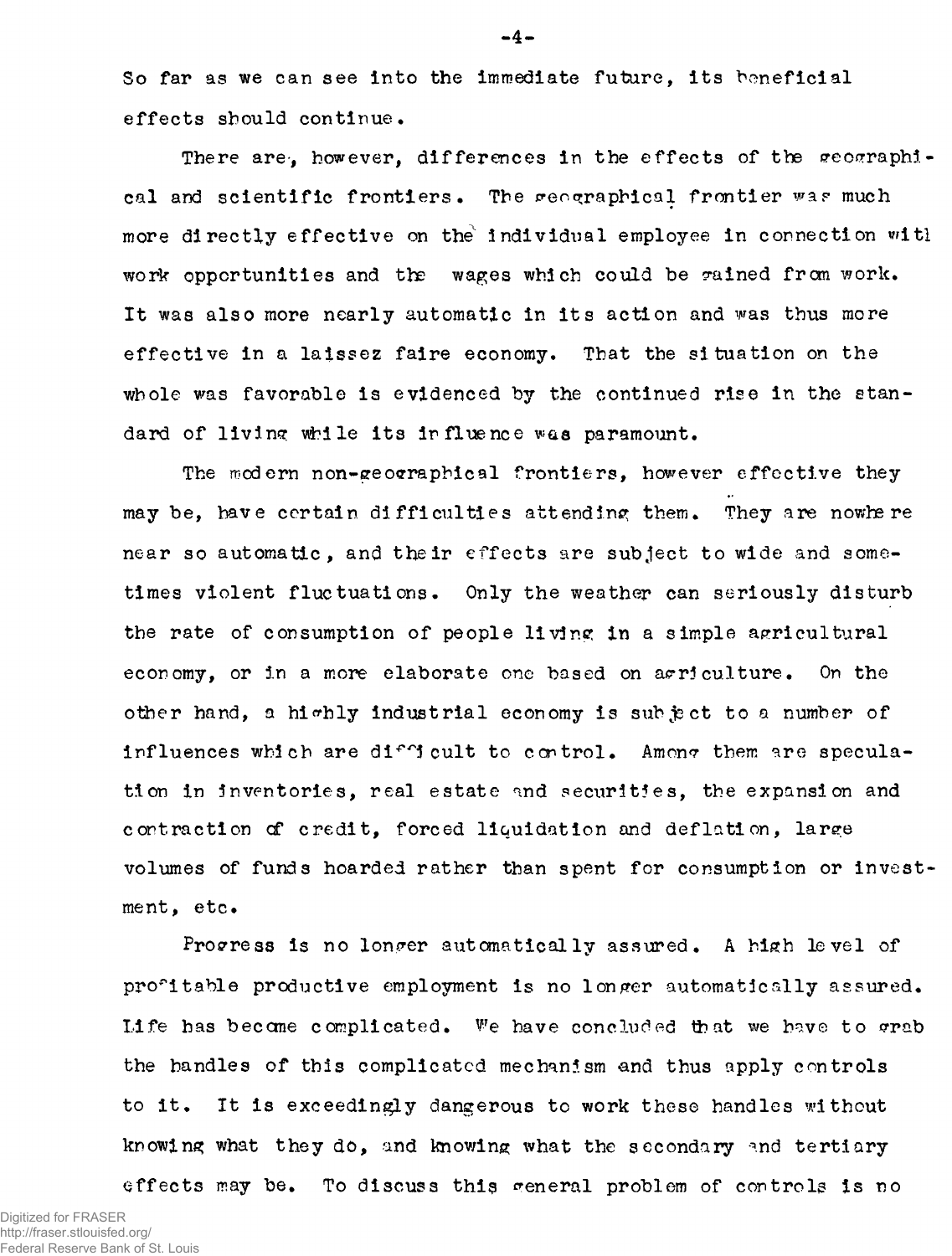part of the purpose of this talk. Let it only be said that it is probably true that the technique of  $\sigma$ rabbing and turning of tens of thousands of little handles is beyond the ability of the human mind to master • The best we can do is to study the effects of, and to wisely operate, a few of the major valve bandies, the Inter-relations of whose effects we have some hope of comprehending.

One of these areas of control, however, does relate to the subject under discussion. Wage rates and working conditions are no longer left to laissez faire for automatic determination. They are instead determined by negotiation in which political pressure and the threat of strikes and lockouts are major determining factors. As already indicated, it is my purpose to succest some of the difficult es and dangers of this process from the employer's stand point. In the first place, the tremendous amount of time and nervous and mental energy which has to be ejven to the subject of labor relations, comes as a disconcerting discovery to us industrialists of an older generation. It is only matched by the like expenditure of time and energy required for carrying on our relations with the Federal government. There is some hope that the end of the war and the eventual liquidation of our war production will greatly diminish our Government relations. It is difficult to have the same optimism in the labor area.

We older businessmen were brought up to concern ourselves to the full limit of our time and powers with such subjects as purchasing, production, transportation, sales and financing\* Close reasoning and wise action in these fields resulted in business success and business expansion and was the raw material out of which the wage earner's increased standards of living were made. His part in it was on the whole not too unjustly determined by competitive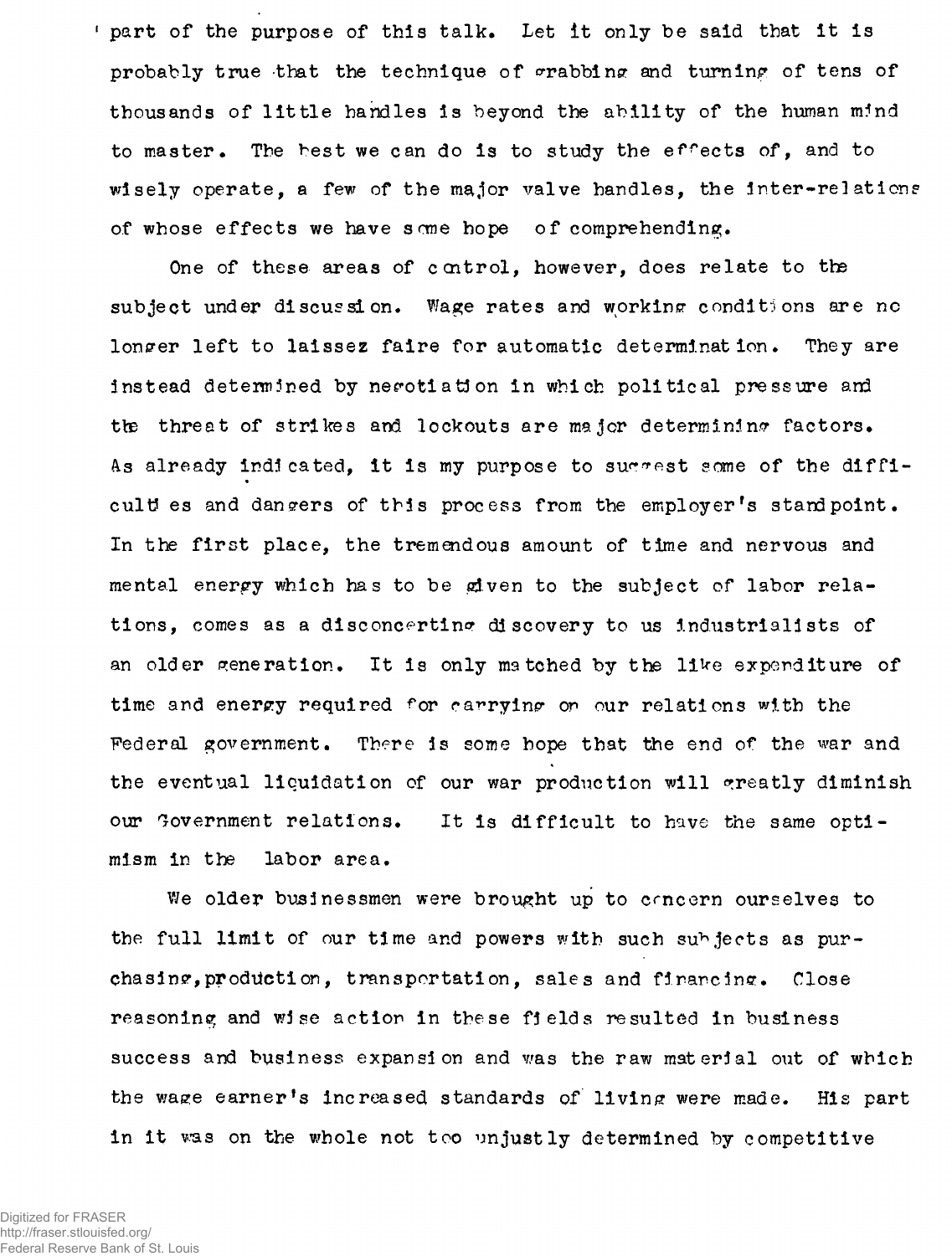forces still acting in the early decades of this century.

The first World War, the great depression, and the second World War, brought labor problems which had to be met and solved as factors of major importance in business. They great the present moment major factors in business success and failure, and there is nothing to lead us to believe that their importance is likely to diminish. We therefore have to hire specialists to handle labor relations as well as to manage our purchases, our production and our sales. Periodically, however, problems get to be so great that hired help cannot reach the solutions and the major executives have to rive themselves over to this new proup of problems.

As already said this is unpalatable. It is discouraging and disturbing. We had been taught to make and to sell, and to think instead about getting along with our employees, and nearly neglecting the problems of manufacturing and selling as now on occasion has to be done, is something which the new generation of businessmen may become acclimated to, but for us older men it comes as an unexpected ard embarrassing necessity. We had better accustom ourselves to it, however, for it has become a permanent element in business responsibilities.

Now for *e* few words as to the business point of view in this new area of discussion and conflict. Let me add that these words come from one whose employees have chosen to deal collectively with management and who is endeavoring to live up to the latter and spirit of the situation. The unfavorable aspects to date in my own experience have been principally the heavy drain on the time and energy of responsible officials.

In the first place it appears from the business side of the fence that many situations are developing which will rot be solved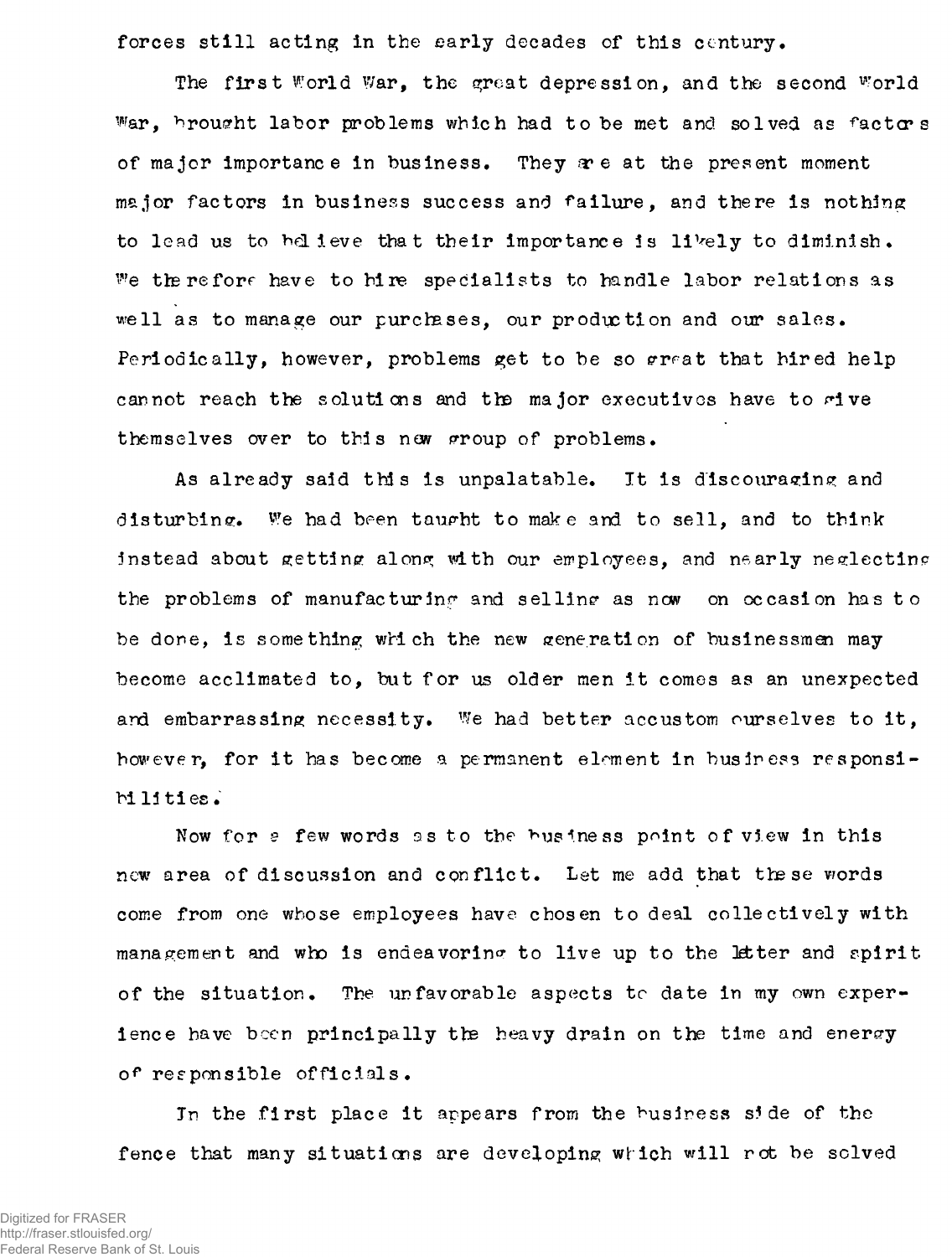by discussion, but may have to pass on into conflict. The strike is a weapon. It is a weapon of conflict, not a tool of discussion. The lockout belongs to the same category. It used to be that the threat of a strike was the last resort when negotiations came to an impasse. In too many instances in the present situation the vote to strike is the first step, not the last. Combat is assumed, not avoided. This is not a situation easily amenable to a real meeting of minds on the merits of the questions at issue. The appeal is made to another tribunal than that of justice and fair judgment.

Another unfortunate tendency is that, toward Industry-wide or nation-wide wage and hours policy ir spite of wide variations in conditiors. It is assumed, for instance, that an increase that can be given by an industry whose labor costs are small compared with its capital costs can be transferred without price adjustment to Industries whose labor costs are high with reference to their capital or other non-labor costs. There is also the threat of applying the wage rates which can be paid by the most successful and best managed firm in an industry to others which for various reasons cannot so easily carry the load, without a price adjustment which may be either unwise or impossible. Another danger is that of interfering with the plowing back of earnings into a company to expand employment which is permitted, although to an inadequate degree, by the 1946 tax laws. This policy, favorable to labor, can be destroyed by the determination to transfer an undue percentage of the profits to the payroll.

Not enough attention has been given by tax law legislators, Federal administrators, labor leaders, or even by business itself, to removing some of the tax burdens now *lalid* upon the job maker as distinguished from the job holder. How many of us realize that in

 $-7-$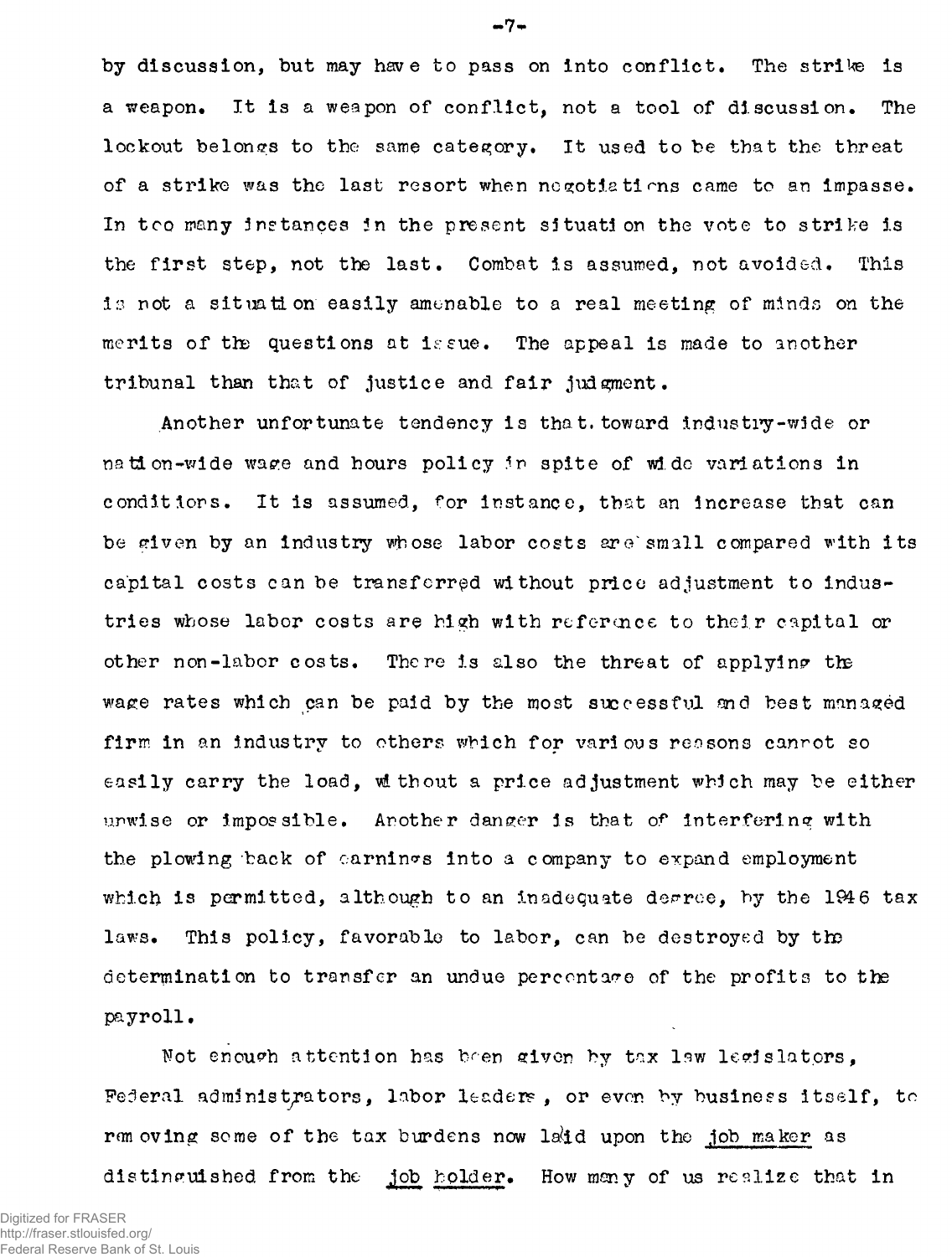the great era of industrial expansion in this country, business firms paid no federal taxes and put in anyamount of their profits to build up production and employment; ard that likewise investors could put merey into growing businesses with some expectation of personal profit, instead of having to have almost the whole amount paid in to the federal government? Partly by the necessities of war taxation, partly by the imbecilities of the immediate prewar taxation, we as a nation expressed our determination that we would make it so hard as to be well nigh impossible for private enterprise to expand employment and the standard of living.

Organized labor in its negotiations can if it is similarly unwise demand that profits be so largely diverted into payrolls that the expansion on which labor's future progress depends will be stifled.

In the face of these imminent possibilities for harm and the throwing of the negotiations at the start in too many cases into the area of combat rather thar judicial determination, employers would be less than human if they did not threaten with the lockout as the only weapon of defense against the brandished weapon of the strike.

There is another factor which supports a stiffened resistence or even a combative attitude on the part of the employer. It is, I believe, generally considered among businessmen that in some instances the unions have a very poor record of cooperation with employers who have gone out of their way to cooperate with them. I believe this to be true in the Detroit district. It has availed nothing to the manufacturer, beatin in the union election, who abandons his position and goes out wholeheartedly for cooperation. It avails nothing that the head of an automobile industry should be temperamentally disposed to croperate on a reasonable basis with

Digitized for FRASER http://fraser.stlouisfed.org/ Federal Reserve Bank of St. Louis  $-8-$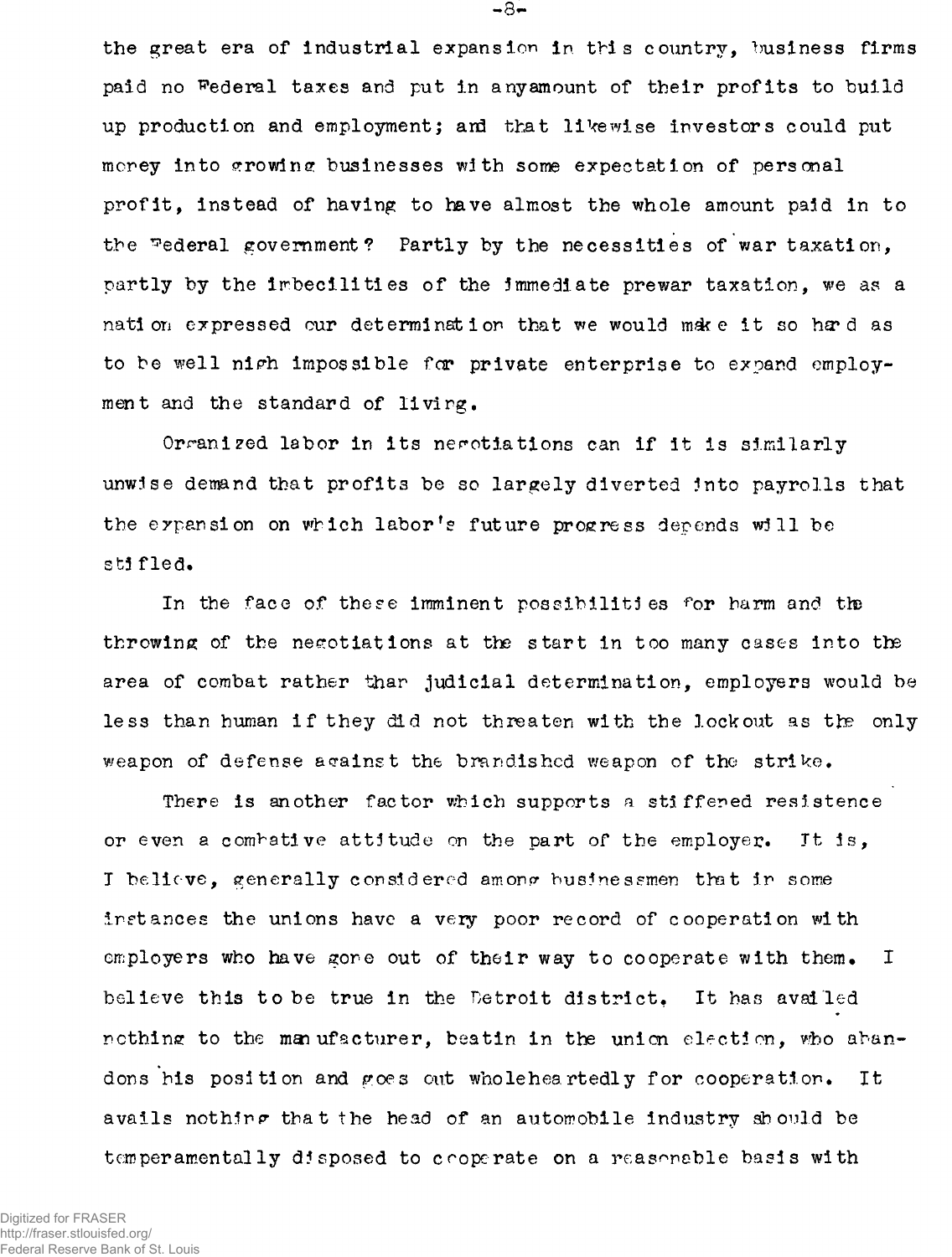his employees and, through union machinery, should make every effort to do so. In too many instances such attitudes have been interpreted as evidences of weakness, and or arized labor has been correspondingly unjust and outrageous in its actions particularly in the day to day contacts in labor-management relations, which to go make up the most burdensome of the problems which the businessman faces today,

I am not saying that business has not deserved some of the difficultie s which now face it. As a whole we carrid over too far into the new period our assumptions that labor relations would take care of themselves. We neglected them in the recent years when they had become a primary responsibility of business management. All this is true, but it is also true that there is no way out along the road which some elements of labor are at this moment following.

Should this discourse be quoted at all, it may happen that it *Is* so quoted, by using separate passages out of their context so as to indicate that your speaker holds a hostile anti-worker point of view. This is not the case. This is an exparte presentation and a much needed one, since on occasions of this sort it is the custom to gloss over difficulties and conflicts, and to give expression to lofty platitudes instead of facing unpleasant realities. Wo will find the solutions to these problems more quickly if we describe them realistically than will be the case if we avoid the realities. That is the reason for the turn this address has taken.

The situation is indeed capable of solution. Perhaps a better way to put it is to say that ten thousand situations of this sort are capable of ten thousand solutions. They are capable of solution when honest and just men meet across the table and through honest discussion come to just conclusions. They ore not cnpable of solution on a nation-wide or an industry-wid e basis. In that way it

Digitized for FRASER http://fraser.stlouisfed.org/ Federal Reserve Bank of St. Louis -9-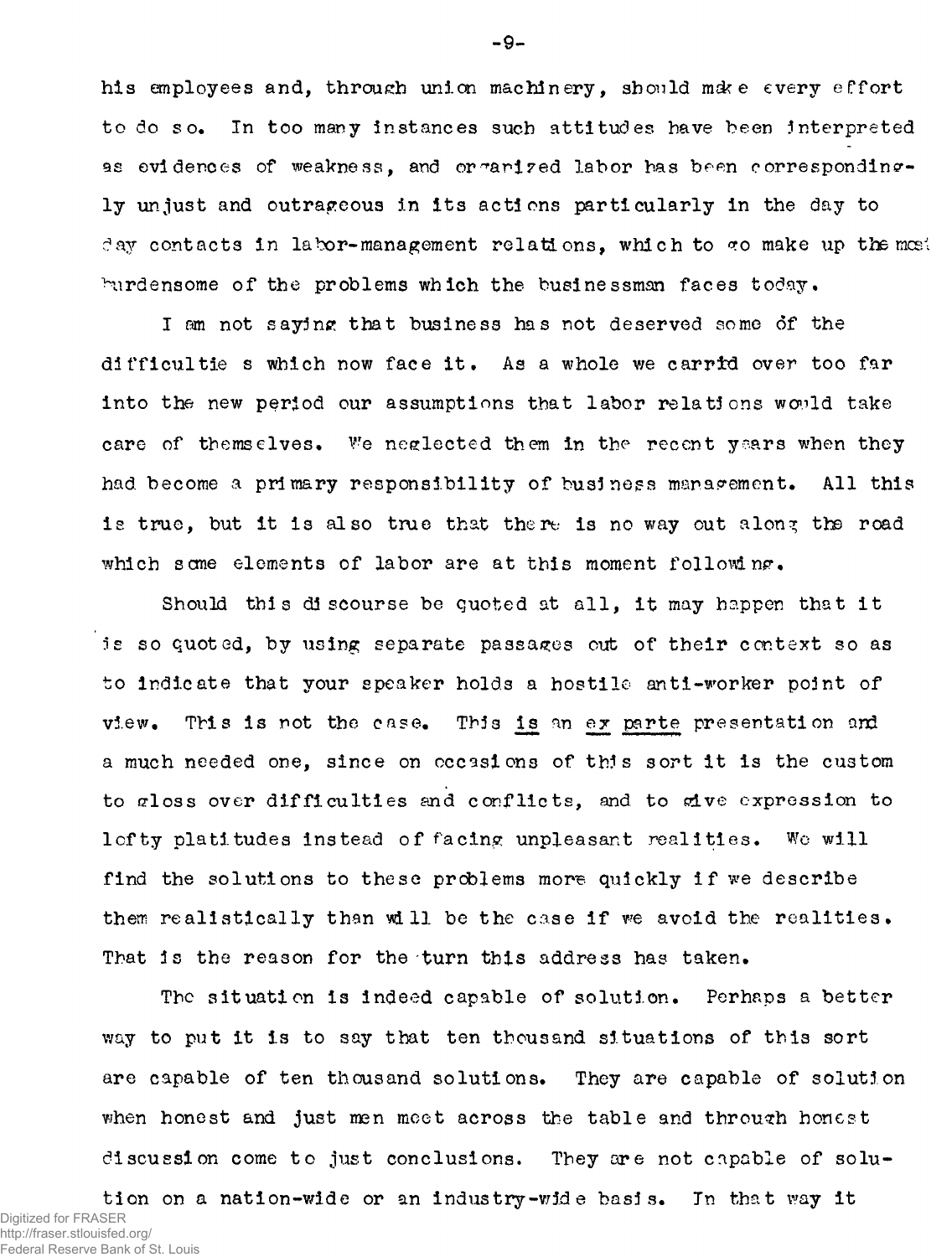is difficult to find solutions other than by conflict, and social justice is seldom attained by that route. It is fortunate for New England employers and employees that we have not often or deeply been drawn into national labor disputes. We have tended to settle them man to man.

That does not mean that there are not nation-wide and industrywide things to be done. It does not even mean that the Federal Government should not do them. Much depends on federal administration and administrative policy in maintaining conditions of business health under which it is possible for employers and employees to meet across the table and justly devise a payment for joint services of all parties concerned, which is drawn from large enough production so that it serves an increasing standard of living. These Government measures to be effective must, as indicated carlier, be of the large scale sort and in fields which are properly governmental. The Furray Pill offers the opportunity for developing such policies and in putting them into effective use. Let us hope that the orportunity will rot be missed.-

w hen speaking to a Christian audience and in the presence of Christian leaders, I am quite aware of the fact that what I have been saying up to this point has little reference to Christian ethics and ideals. Once or twice the word "justice" has been used, but for the mot part I have been concerned with the mechanisms of production and distribution, the material rewards of labor, maracement and capital and with other earthly things. That this has been so is to me at least a matter of great interest and importance. As J indicated in the beginning of this talk, it has become plain to me as I grow older that the man in active business life finds himself concerned with a set of values which may be in some cases contradictory to the religious

 $-10+$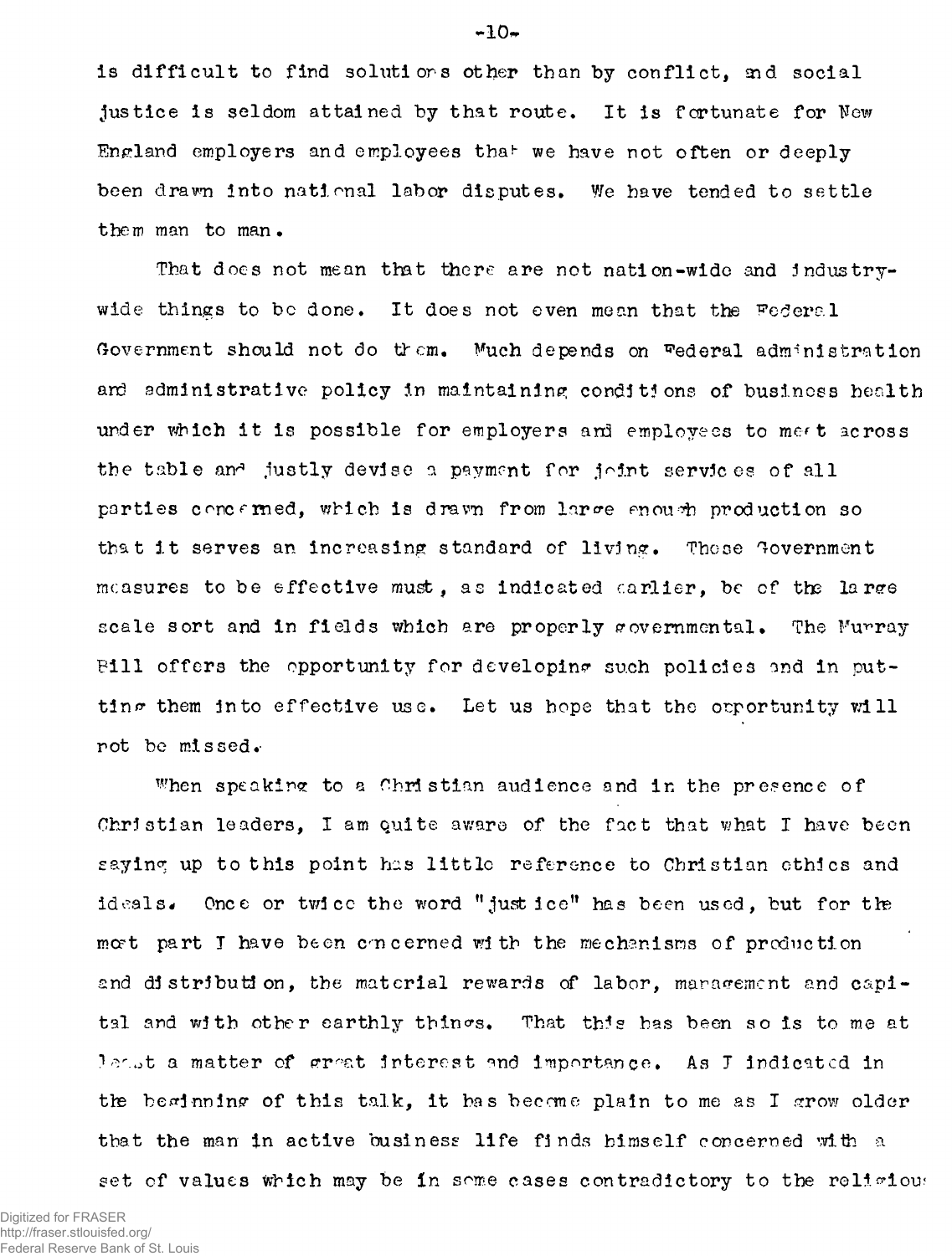values which he has been taught, but in many more cases seem to be off to one side of those values, which in their turn seem to be inapplicable.

Perhaps this business responsibility keenly felt by businessmen can best be expressed as the responsibility for keeping things wing. This is no light responsibility. It is a responsibility infinitely heavier than anything of its kind which has devolved upon men since the ccllepse of the Roman Empire - which, by the way, was not kept going. "Bread and circuses" did not solve their problem.

That responsibility is now very great. Civilization is so complex and delicately poised, that of itself it tends to get out of rear, if groups of people, whether as consumers, manufacturers, workers merchants or culators behave unwisely or within certain types of shortsighted selfishness.

Not merely must its instabilities be recognized and compensated for, but the maintenance of its structure as a whole is exceedingly important. The very lives of those who live under it are dependent upon the maintenance of its operations. A few thousands of Indians was all that this State could support in a barbarian economy. A few' tens or a very few hundreds of thousands was all that it could support in the simple agricultural economy of our forefathers. This delicately poised industrial economy permits millions to live in this State with far more of material blessings than had their pioneering ancestors, or their original predecessors, the Red Man. It is not a matter of purely academic concern that this complicated machinery should be kept in rood working order. It is really a matter of life or death. for if it does not operate, a  $\sigma$ odly percentage of those whose lives are deperient upon it will perish. Keeping it going is a grave responsibility. Expanding and improving its operations as an instrument of

Digitized for FRASER http://fraser.stlouisfed.org/ Federal Reserve Bank of St. Louis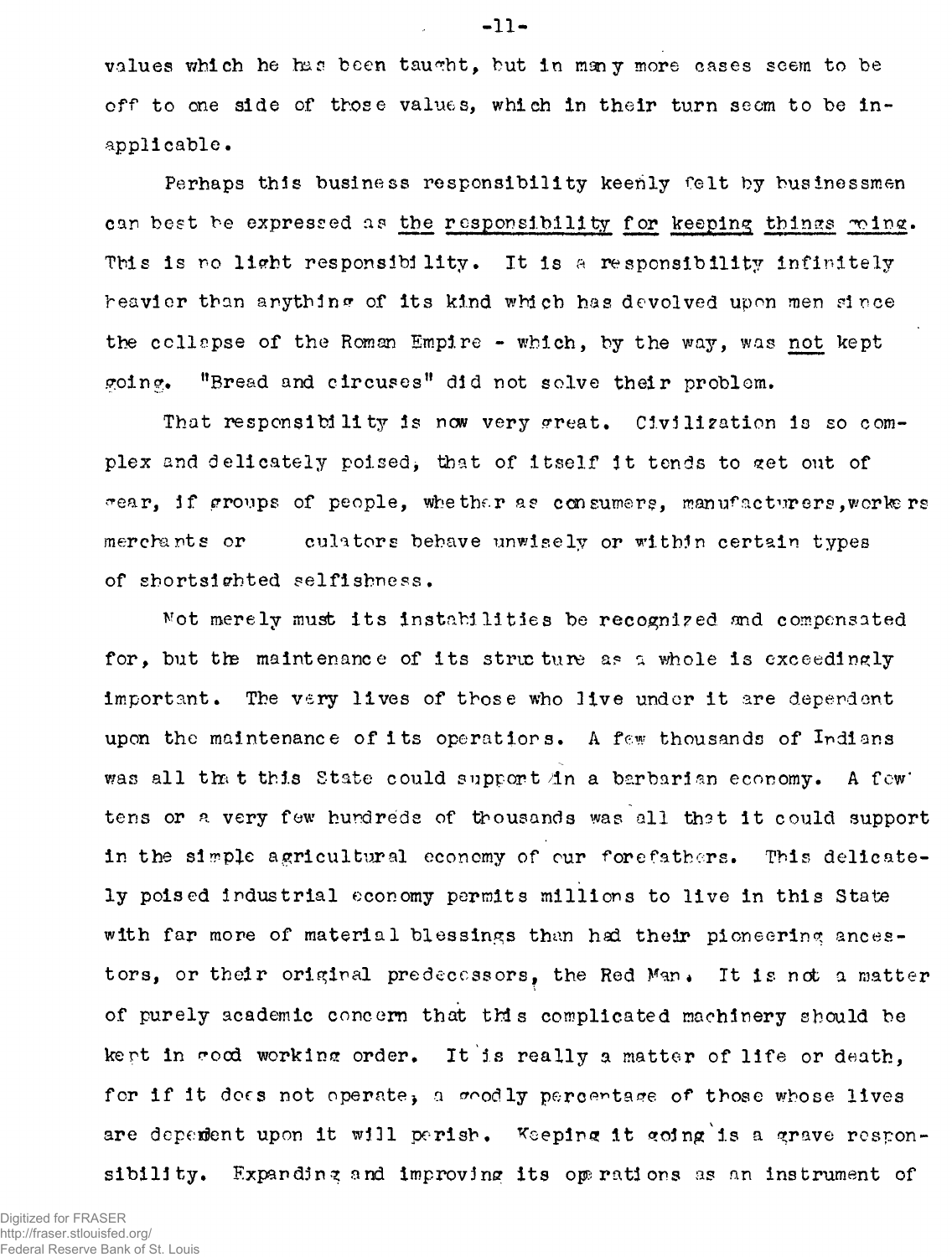g is a still greater responsibility and an even more difficult one. This is the area in which the modern businessman finds his responsibilities.

This being the case, I think it should be clear to those of you concerned primarily with religion that some sort of a bridge needs to be built over to us materially-minded businessmen to span the gulf which now lies between us. Are our responsibilities real? what has Christian ethics to say about the mechanism by which these intricate operations are carried out? Does our field of responsibility relate to a natural order, while you are concerned with a spiritual order? What are the relationships between such a natural order and a spiritual order?

Years ago I read a little book entitled, "The Foundations of Ethics", written by a yourge disciple of William Jares. The idea he developed is that selfishness, if sufflcieutly far-sichted, becones idertical with wisdom and virtue. This is an approach to the problem of morality from the direction of the material order rather than from divine revelation. Does it arrive at the same ends?

These questions as to the roral responsibilities of modern man have long interested me. I believe they have interested some other men actively engaged in business. It may be that they account in part for the loss of vital contact between businessmen and the churcher I have found no definite recognition of the existence of these problems on the part of religious teachers. I leave them with you.

Ralph E.Flanders 20 Pearl Street Boston, Massachusetts

After the meeting we had an informal discussion in which I gave a specific example of the direct inapplicability of a Christian principle to a modern problem. If we "turn the other cheek" or "go the

Digitized for FRASER http://fraser.stlouisfed.org/ Federal Reserve Bank of St. Louis  $-12-$